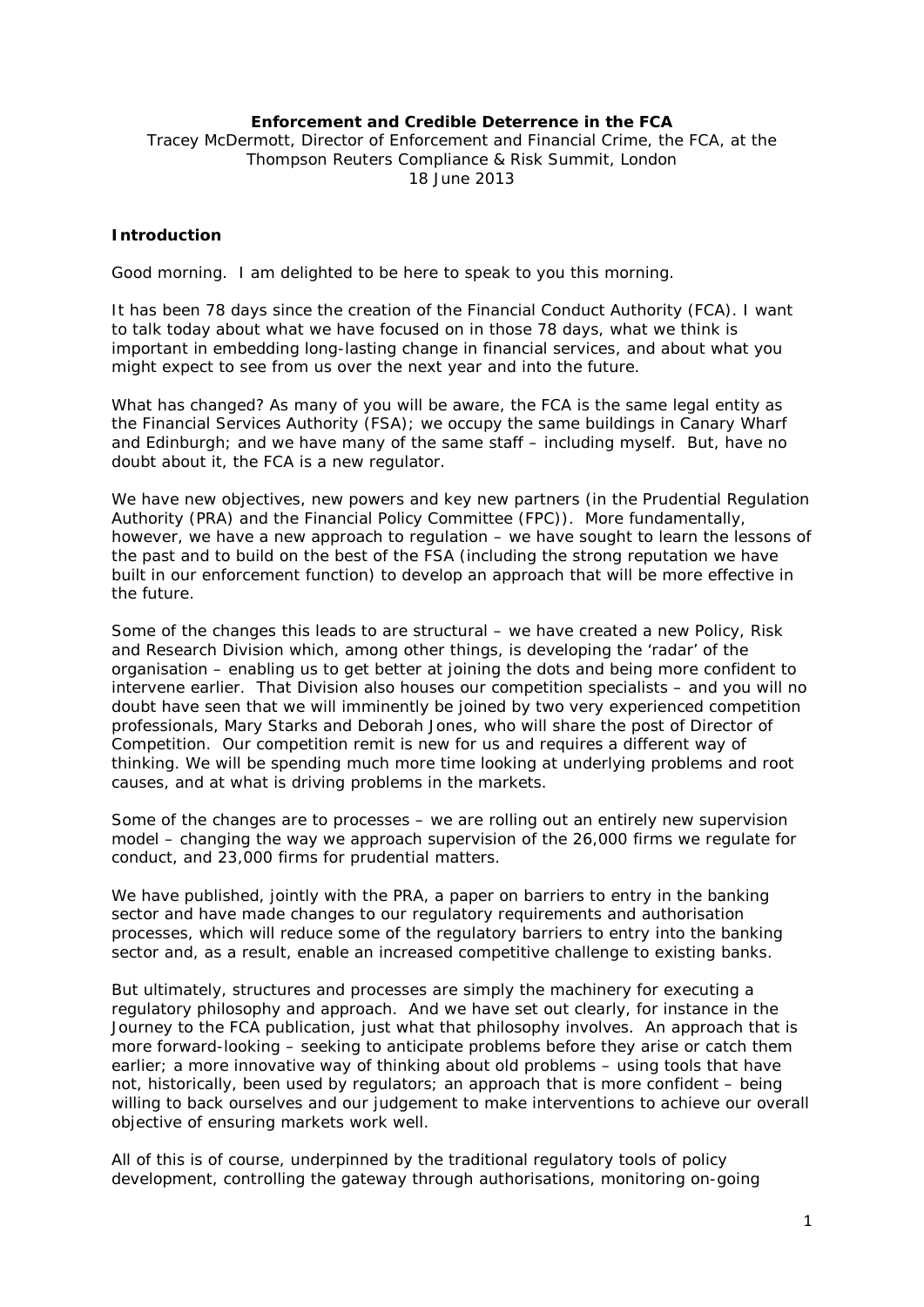conduct through supervision and market surveillance, and enforcing when things go wrong. We aim to use those tools in a much more joined-up way across the FCA.

Obviously, our approach will continue to evolve – you would expect it to only three months in – our competition remit is, in particular, something that will develop, and which we will say more about over the coming months and years. We also have new challenges – the move of consumer credit regulation to the FCA, the implementation of AIFMD and CRD IV, the imminent report from the Parliamentary Commission on Banking Standards– which will all impact on how we do our job. So we will not be standing still – but what we have done so far should give you a flavour of things to come.

#### **New approaches**

I said I would talk about some of the things that you will already have seen that demonstrate a different approach. One example is our use of behavioural economics to help us understand how consumers make certain financial decisions, what really drives firms' behaviour, and how this affects competition.

We recently published our first two occasional papers that explore how people make financial decisions. One of these looked at how consumers responded to redress letters (these were letters from a firm offering their consumers an amount of redress because they had identified a problem with a financial product they had been sold). We know, from past experience, that redress programmes do not always have the level of take-up one would expect. Which seems counter-intuitive – surely if you receive a letter through the post that says you are entitled to some money back, you would immediately take up the offer?

But people don't. Instead of simply accepting that as the position, we sought to explore why that was and whether there were simple things that could be done to make a difference to the response rate.

So we embarked on a real life experiment with a regulated firm, which had had a problem in the way it sold a product to customers. We conducted a field study that adapted certain aspects of the firm's redress letters, such as using bullet points, shortening the text, and sending a reminder. We had 128 different consumer experiences (64 different versions of the letter and some of these people then received a reminder) and the difference between the response rate to the best and worst was from 1.5 % to 11.9 % (a seven-fold increase and an extra 20,000 people). We found some things that surprised us – the introduction of the FSA logo made no difference to response rates and the CEO's signature actually reduced response rates – and others that didn't – simple, clear, easy to understand letters got a better response rate. We have taken forward these lessons in how we approach these issues in the future.

I highlight this as it is a public example of how we are thinking differently about the way in which we identify risks and solve problems. Using behavioural economics is only one part of the FCA's new approach, but it illustrates our increased focus on looking to understand better how consumer choices are made and influenced. We will also think about whether we can use this type of thinking to inform how we look at the way senior managers and firms make their own choices.

The difference in approach and way of thinking, however, goes far wider than this. We are particularly focused internally on how we ensure that we get maximum bang for our buck. This means bringing together, much earlier and more overtly, people from around the organisation, to challenge traditional approaches to doing things and bring relevant skills together. So we won't always see a linear progression from policy to authorisation to supervision to enforcement – we will consider what tools are likely to be most effective at what time.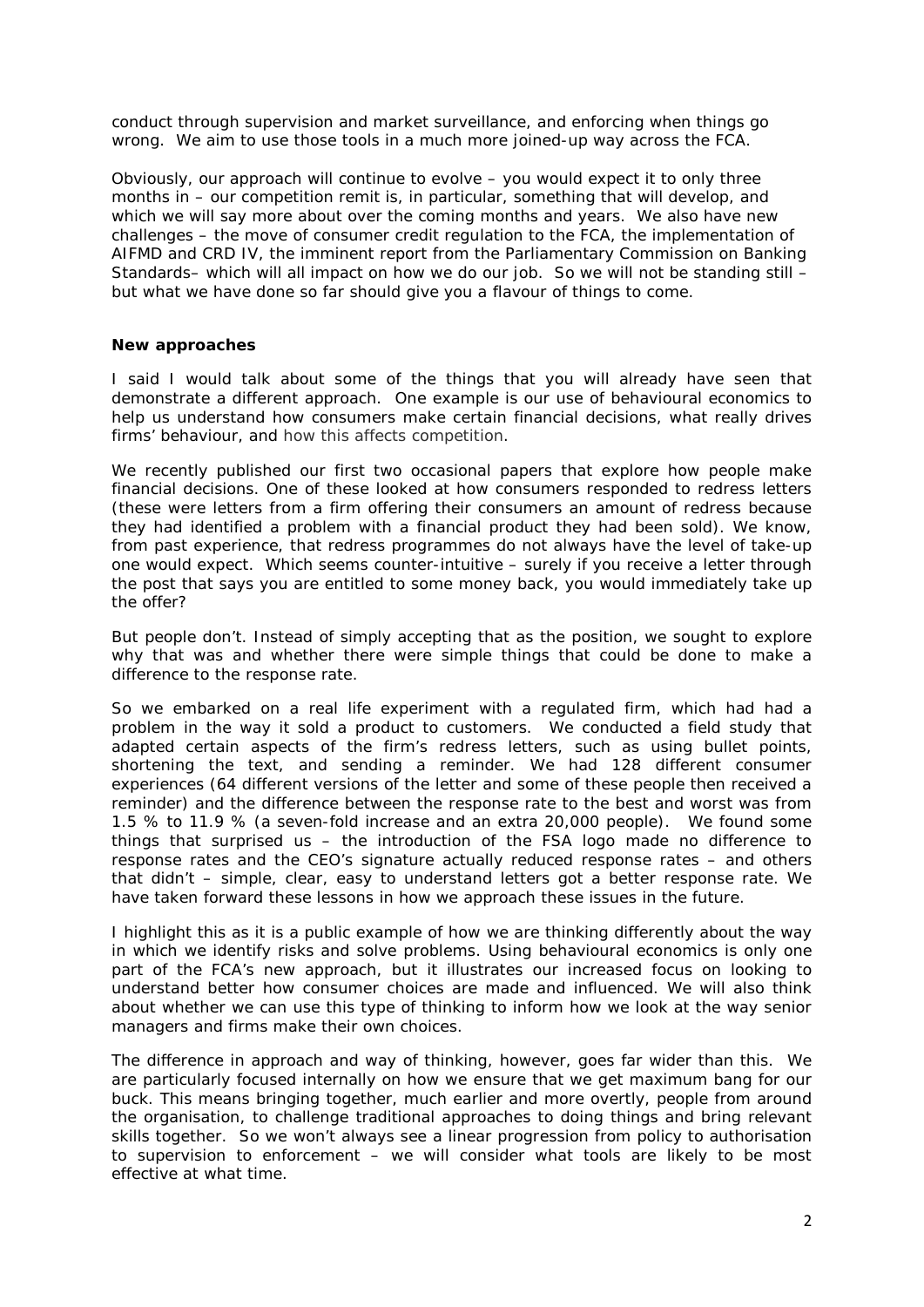In practice, this means you may well see my enforcement teams engaged much earlier with issues – whether through formal action or through working directly with supervisors as we seek to understand issues and formulate our response. And this sometimes makes firms uncomfortable – but it is something you will have to get used to. Enforcement is part of the FCA's overall regulatory approach – it's not just what happens if supervision fails.

We have also said we will look to engage differently with the industry through earlier engagement and a more interactive approach. This was illustrated by our work as we developed the FCA, where we conducted roadshows across the country with a wide variety of firms of all shapes and sizes.

But here I should sound one note of caution – engagement will only work if the process is two-way. We often hear that firms want us to be more predictable or they want a better understanding of the FCA approach – and, unsurprisingly, this was reflected in the Practitioner Panel Survey published earlier this year. But despite that apparent desire to understand us, the same survey said that only 23% of non-relationship managed firms had used the *Journey to the FCA* documents to find out about the FCA and fewer than half visited the FCA website. This contrasts with 57% getting information about us from the media. The figures from relationship-managed firms were better but the media was still a significant source of information.

We recognise we need to make ourselves easier to do business with but we cannot do it alone. If firms do not try and understand what we are about, they are much more likely to fall foul of our expectations or find us unpredictable.

### **Culture in financial services**

I have talked a lot about changes at the regulator. But the regulator is not alone in needing to change. A vibrant, successful and sustainable financial services industry will only be possible if firms, and the individuals within them, also change. The loss of trust in financial services is an entirely rational reaction to the events of the past few years – rebuilding that trust will require a concerted effort from all concerned.

There has been much discussion of how that will happen. A core theme is recognition that culture in financial services needs to change – and there are a great many initiatives and programmes under way across the sector to make that happen. I said last June that perhaps the Barclays LIBOR fine would be a watershed moment – and it has been – the repercussions have been wide-ranging. And this is very welcome – after all, the first step in achieving a change is recognising the need to do things differently. But changing culture is not easy – and it's not quick –the industry will not be judged by what it says, but by what it does and the outcomes of that result.

And much of this is down to firms and their senior management – what will they do differently to make this change happen? But the regulator also has a role here – so I would like to spend a little time exploring what I think that role is and where enforcement fits in it.

To start off with, it's important to say what I mean when I talk about 'culture' – to me, it's about what we do and the way we do it. It is the underpinning that drives the decisions we make and the actions we take. So when we talk about good or bad cultures – we are using it as shorthand to describe a set of norms, beliefs, and practices that drive the wrong decisions and the wrong outcomes. Critically, we are not suggesting there is a single regulator-approved identikit culture that will suit every organisation. It's just not that easy.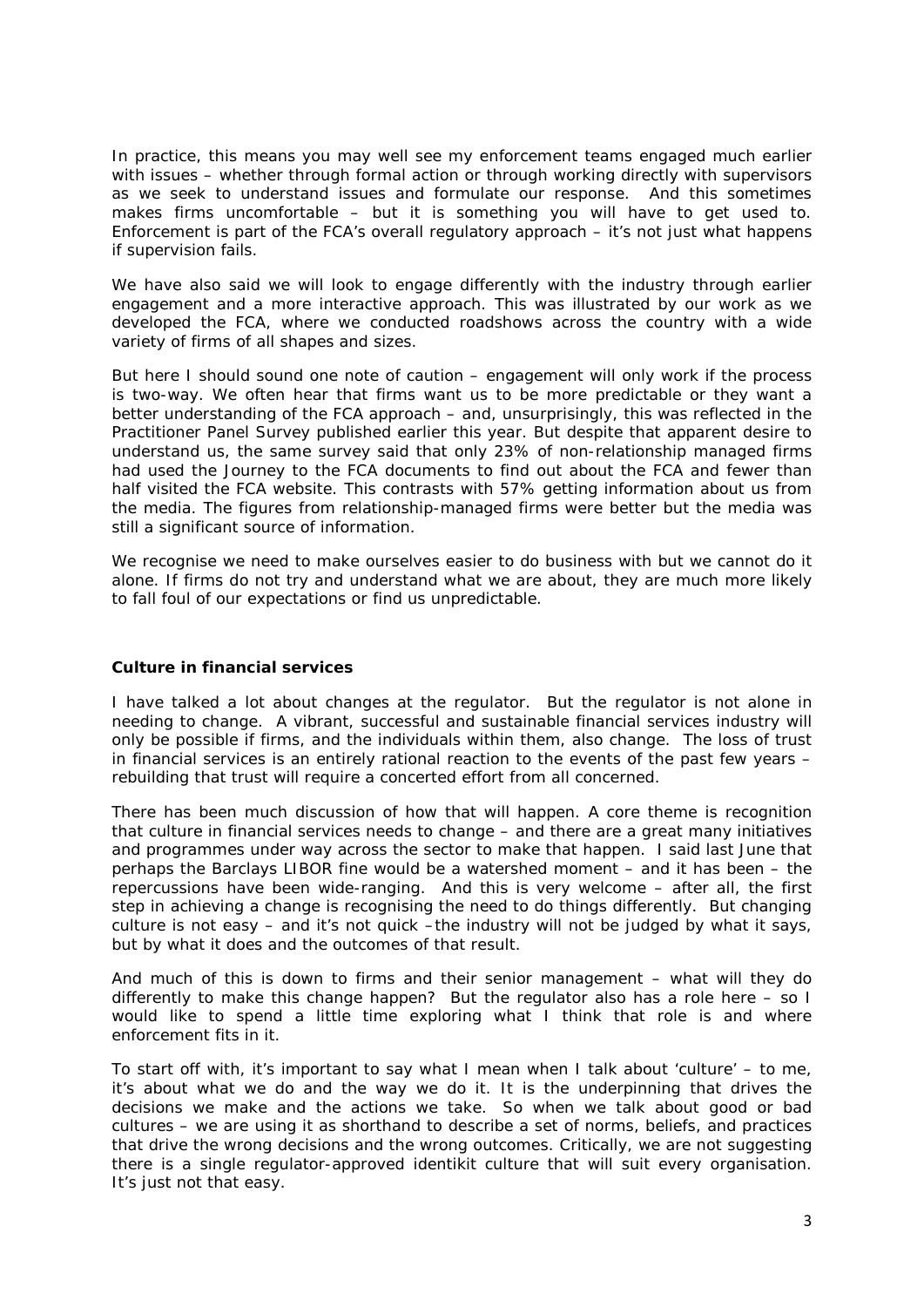But we can identify some common drivers of the problems that have come to light over the last few years. Here and overseas a culture had developed in many areas of financial services where the pursuit of revenue – often short-term revenue – was the primary focus of people's activities and energies. Whether that revenue was derived from selling the wrong products to the wrong people; seeking to manipulate an industrywide benchmark to suit your own book; or, from using inside information to benefit yourself or your firm is, to a large degree, irrelevant. People within the industry had forgotten why financial services firms existed in the first place. Rewards flowed to those who were seen to make money not to those who built long-lasting client relationships, so people, naturally, thought that was what institutions valued.

And this is important in understanding how things could be different. Ultimately, the events of the past few years − from the crisis itself, to PPI, to LIBOR, can be laid at the feet of individuals (sometimes, on the face of it, large numbers but still small in the context of the industry as a whole). Does that mean financial services professionals are particularly bad people – has it attracted the worst of our society? I don't think that is true – I believe that in financial services – as in any other walk of life, the people range from the good to the bad with everything in between.

But individual wrongdoing – sometimes deliberate, sometimes misguided – has still flourished. Why is that? Why did their own moral compass not make them stop and why did the many others who must have been aware of misconduct not stop and say "Isn't this wrong?" Why did those who were obeying the rules not speak up? Was this due to a lack of understanding? A lack of confidence? A lack of interest?

It's probably a combination of all of them. If what is valued and rewarded is 'bad' behaviour, then it may be difficult to fight against that tide. So firms in the future have to ensure that they are positively rewarding those who do the right thing. They also have to recognise that where there are challenging decisions about the balance between ethics and profits to be made, they need to be very visibly championing the former over the latter.

And what is the regulator's role here? The regulator is not there to define an ideal culture – the imposition of the views of a small number of people on a global industry is as likely to cause problems as it is to solve them. But what regulators can do – and what the FCA is doing – is to test and to challenge assertions about what the culture of an institution is. How? Not by looking at the set of corporate values and mission statements – those will rarely say we are setting out to rip off our customers – but by looking at outcomes, by looking at how things actually work, and reflecting those back in an uncompromising way. So if you say that you want consumers to be at the heart of your business, how can you be happy with your complaints levels? If you want to promote a long-term view – how does your incentive structure promote that? If you want people to speak up – how do you make it easy for them to do that and how do you deal with it in real terms when someone does?

But, you might say, what has all that to do with enforcement? Isn't that all about rules and regulations? Not about the spirit or the feel of it? I would accept that to some extent − but the role of the regulator is wider. We are here to influence, persuade and − where necessary - enforce. We set rules, regulations, and laws to identify lines that cannot be crossed – steps that cannot be taken.

In society generally, laws may reflect social norms, for example: we do not kill people or steal other people's possessions; or, they may reset social norms − you must wear a seatbelt, you must not drink and drive; or, they pursue the common good – you must not speed, you must pay your taxes. The 'morality' of some of these is obvious – others less so.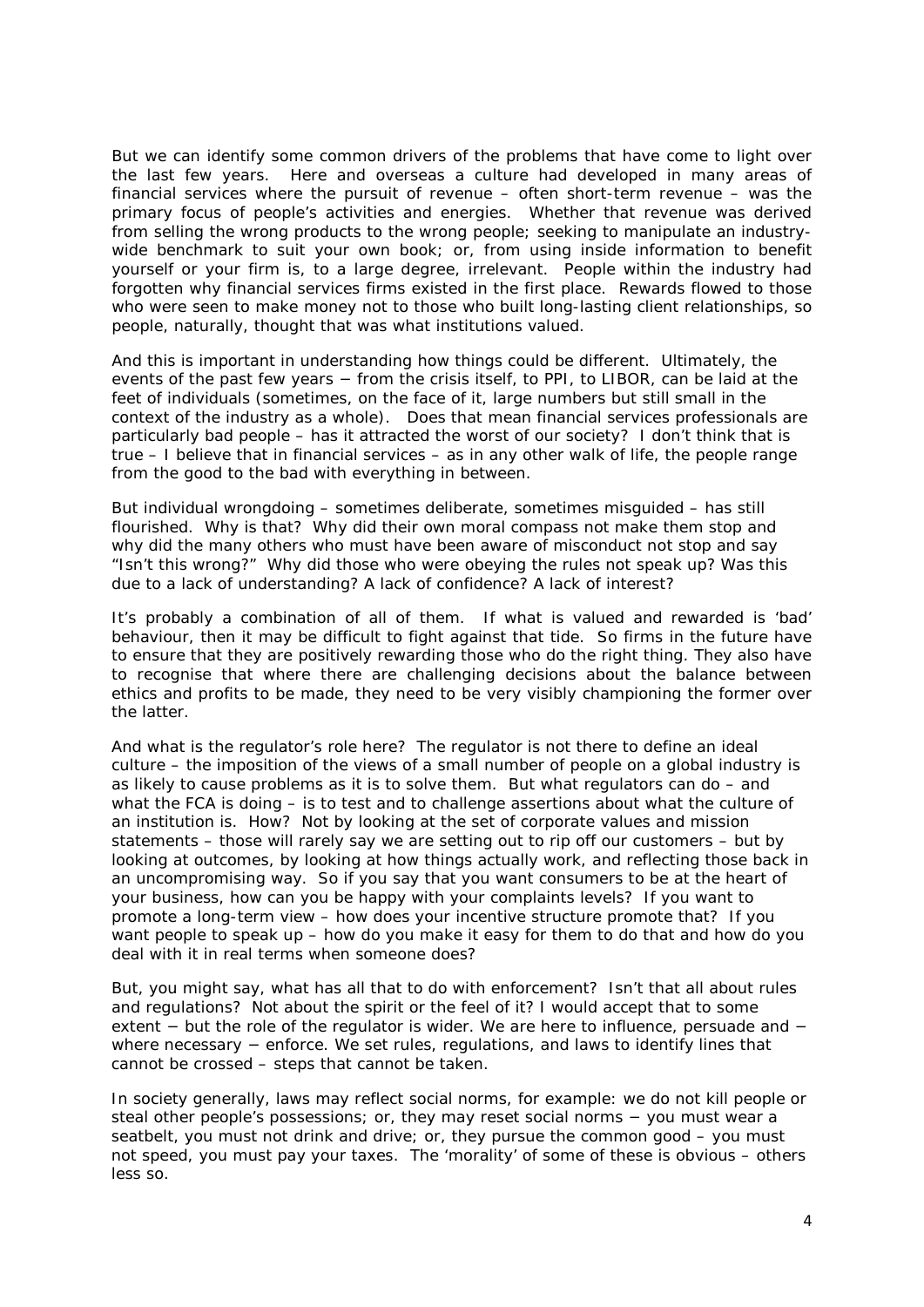The same applies in financial services – there are some things that are obviously wrong and accepted as wrong – such as boiler room scams for instance; there are other things that are obviously wrong but which people rationalise – perhaps because of the lack of a visible victim or something visible – for example, insider dealing. Other things are, within a certain subculture, perhaps perceived as OK – for example, LIBOR – even though objectively it's clear they are not. Sometimes there will also be grey areas.

The role of the regulator and of regulation is therefore a necessary but not sufficient condition. We – by influencing and persuading – can help people shift their perception of what is acceptable. Through enforcement of the rules however, we make clear that there are consequences when the lines are crossed, we demonstrate societal disapproval and we send a message to others who may be tempted.

So while enforcement is a fairly blunt tool it's an important one. And the best way to avoid falling foul of enforcement is to ensure that your decisions are driven by the right values.

What we are looking for is an industry where people challenge themselves on whether their actions are consistent, not just with the letter, but also the spirit of the rules. A good starting point is our Principles – there are 11 for firms – they are simple, easily understood and I think relatively uncontroversial in scope. They cover the entire range of behaviour and it is no surprise that almost all of our enforcement cases are based on the Principles.

If firms really embed those in their approach, they will not go far wrong. In contrast, a firm that runs itself based on trying to ensure that they comply, and comply only, with the letter of detailed rules will lend itself to attempts to game the system, will lead its people to think they are absolved of the responsibility to think more widely about what is right and what is wrong, and will, ultimately, not achieve the right outcomes.

### **Senior management**

The responsibility for the overall culture of firms and its overall compliance of course sits at the top. The regulators need to be able to rely on leaders and senior managers within the financial services industry to recognise and place emphasis on their regulatory responsibilities – both personally and at a corporate level, to set the right tone, and to lead by example.

Again, we have a fairly simple set of standards or principles that we require approved persons to comply with – set out in APER. I wonder if I did a quick straw poll among the approved persons in the room, how many could identify all seven? But if you did run through them, you would see nothing surprising – and nothing particularly controversial. But I fear they have not had enough prominence in the way people have run their businesses to date.

Something has to change here. There is a public clamour for action against individuals – but that is not the driver. The issue is that repeated fines for conduct failures here and overseas demonstrates that fining firms alone is not enough – we must do something different. In order to achieve credible deterrence, senior managers must be held to account.

This is not easy – the complexities of large organisations mean that it is often evidentially difficult to bring action against senior management. So our record is limited so far, but it should not be thought that we have made no progress in this area. The FSA took some significant action last year. In September 2012, the FSA imposed the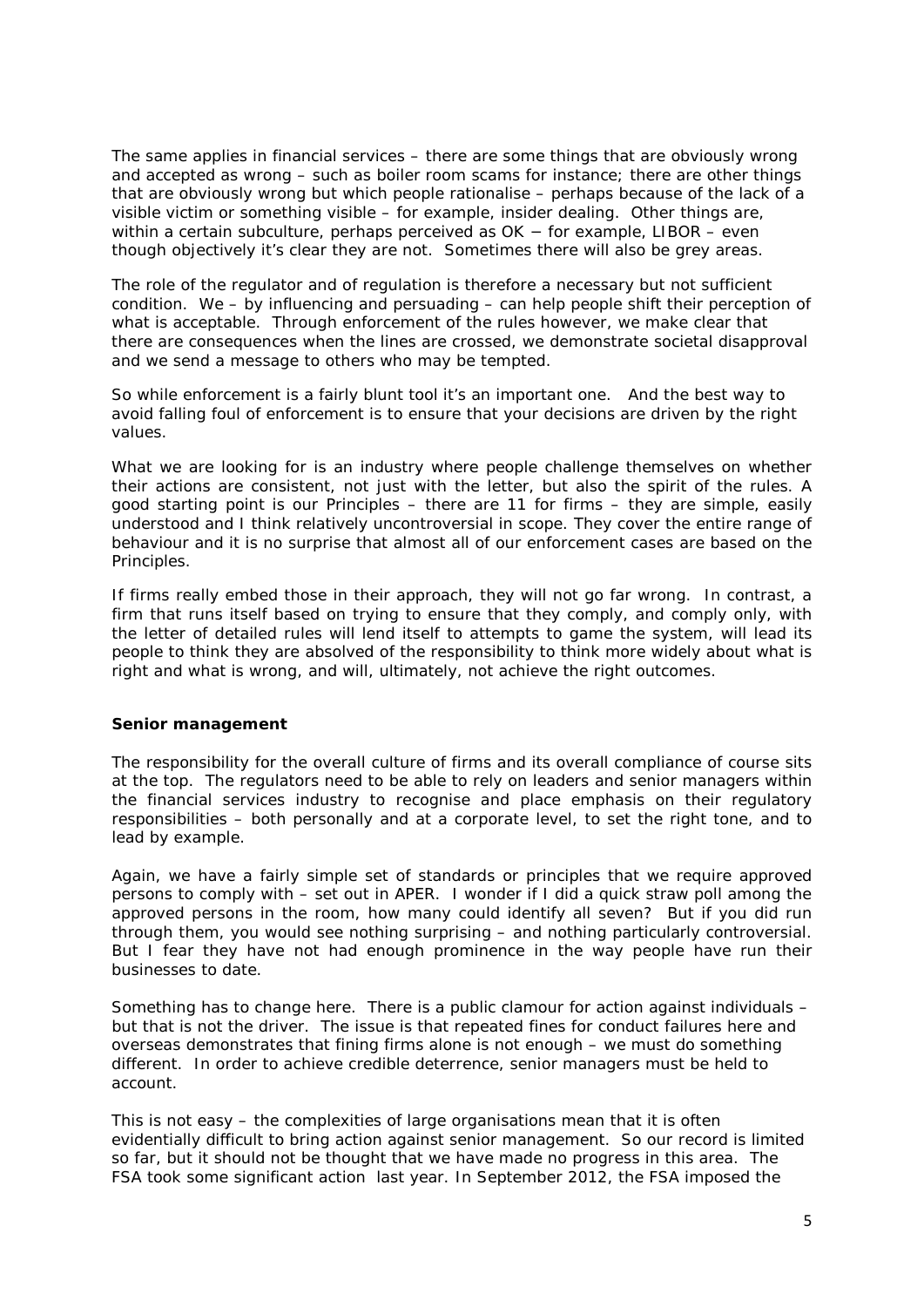highest fine on a senior executive for management failings on Peter Cummings, former Executive Director of HBOS plc. and Chief Executive of its Corporate Division. It imposed a penalty of £500,000 and banned him from holding any senior position in a UK bank, building society, investment or insurance firm.

The FSA also fined Mitsui Sumitomo Insurance Company, and fined and banned its former executive chairman, Yohichi Kumagai, for serious corporate governance failings.

We also publicly censured Tidjane Thiam for being knowingly concerned in a failure by the Prudential to inform the regulator of the upcoming AIG bid early enough.

Indeed, a little known fact is that the FSA took more actions against individuals over the 2012/13 year than we did against firms. We took action against 55 individuals, which included over £5m in fines, 43 prohibitions, and 13 criminal convictions. In comparison, we took action against 38 firms (fining them £418m).

Investigations into individuals are not easy. They are evidentially complex and hard fought. And that should be no surprise. There are potentially serious consequences for those individuals found to have breached our principles. A very important part of our job is to ensure fair, objective, and dispassionate assessment of their conduct.

We often come under a lot of public scrutiny in relation to our sanctions on individuals – whether it is we that are being too harsh, or whether it is we are being too lenient. We often hear the same arguments being played out in the press at the same time about the same case. This reflects the difficulty of this area. Either way, we can expect that many of our published sanctions will be unpopular – however, this does not affect the way we run and make decisions on our cases.

Our role is to hold the line and take forward action against individuals where we see evidence that they are at fault. We recognise these cases will take us much more time, and resource to see through. We will not always win but this will not deter us from demonstrating that we are serious about holding individuals to account where they have failed to uphold the standards expected of them.

Many have questioned whether we have the ability to see this through. If you doubt our resolve and capability, then look at what we have done with insider dealing over the last few years. Many thought these cases would be too difficult to prove and we would not have much success in getting criminal convictions. However, we have had 23 convictions since 2009, and we have just had a particularly successful year that saw the culmination of many years' work in several criminal investigations.

The success of our insider dealing strategy is not driven by the results of one or two high profile cases. It did not just depend on the work of the Enforcement Division. It has been built on a methodical and patient approach working across the organisation – with our Markets experts, Financial Crime and Intelligence experts, and Enforcement teams all playing their roles. What we had was a clear mandate as to what we were trying to achieve, a joint sense of purpose, and the resources to deliver what was required. And in our first few insider dealing cases we faced a whole slew of legal and procedural challenges with interlocutory decisions going up to the Court of Appeal and the Supreme Court. But we learned from those cases and they have provided a solid foundation to take forward ever more complex cases

And where that has taken us is from our first convictions in 2009 of a son and father-inlaw who netted profits of £50,000 in relation to one deal − to last year where we saw 12 convictions for insider dealing − five of which were of City professionals (or former City professionals) with profits in the millions.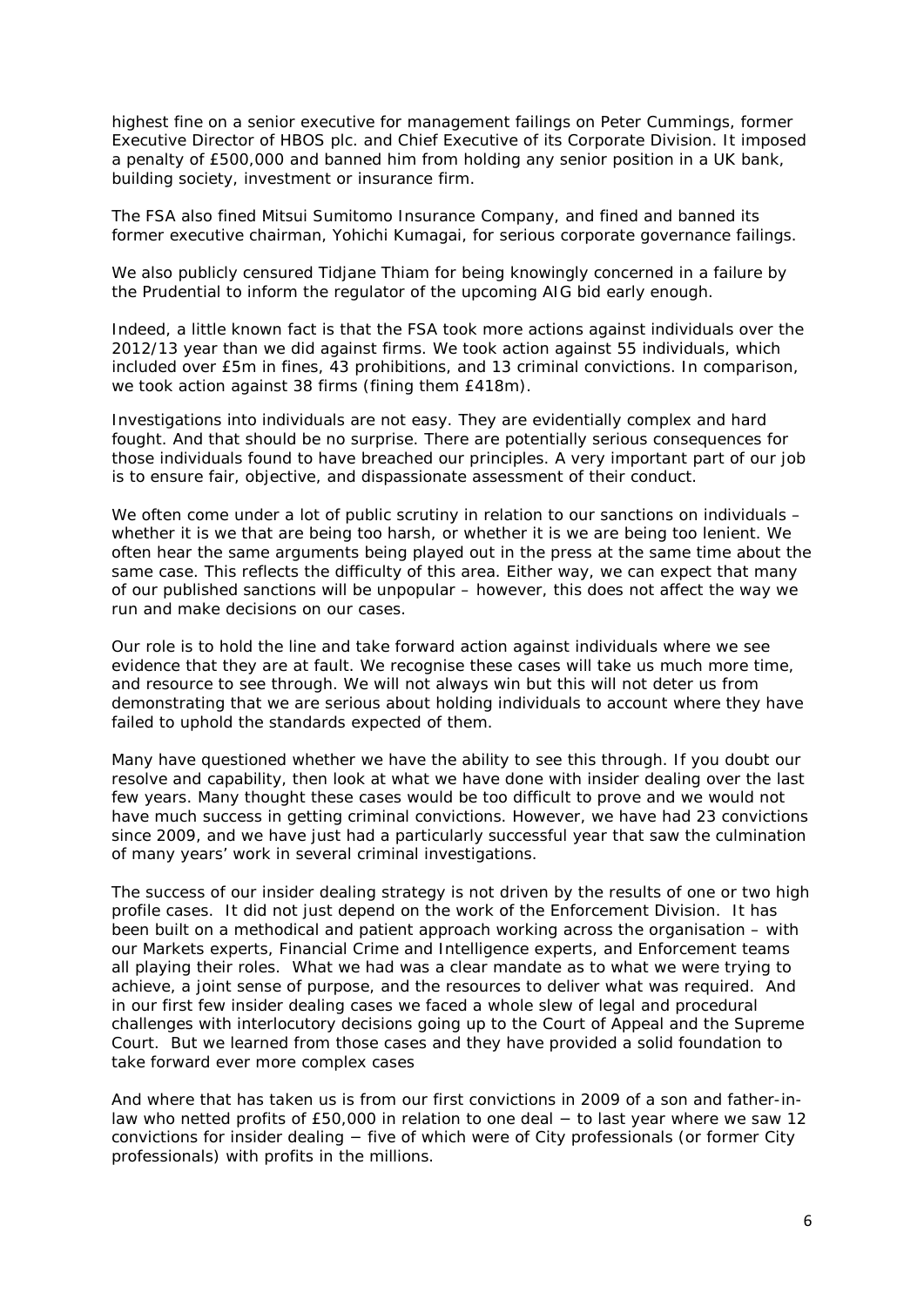The cases are also much more complex. So last year we saw the prosecution of the Saturn case where we secured the convictions of six individuals who operated an insider dealing ring. Notably, we also saw an increase in the number of defendants charged with insider dealing who pled guilty, with five individuals pleading guilty last year. A clear sign that people recognise we mean business and we are able to follow through.

In relation to approved persons we are adopting the same approach. We are recognising that quick wins will be few and far between, that it will be necessary to adopt a 'cradle to grave' approach – addressing this issue from the way we authorise through the way we supervise, to the way we enforce, and that our first cases will be hotly contested – both evidentially and procedurally (the recent Court of Appeal decision in the Wilford Judicial Review is a good example of that) so we will need to stick to our guns if we are to make a difference. And this is in many ways more difficult than insider dealing – as we are talking about flawed judgements rather than deliberate dishonesty – but our insider dealing experience gives us the confidence that with resolve and time we can deliver this.

You will probably already have seen an increasing emphasis from our supervisors on getting senior management to attest where remedial action is being taken, and asking questions about exactly who is responsible for what. This is all part of focusing our attention – and yours – on the responsibility and accountability of senior management. And this is an area where you can expect to see more in the coming months and years.

### **Credible deterrence and building on the FSA's successes**

So I have talked a lot about my thoughts on culture in the City and about how the leaders of the industry are key to helping us make real change and get it right this time. But what about other enforcement priorities? Will there be a wholesale change in the sort of enforcement cases you will see from the FCA? Are we still pursuing the same credible deterrence agenda?

Let me reassure you that the FCA is just as committed to achieving credible deterrence as the FSA was. We will continue to build on the enforcement successes we have achieved to date, and will use our expertise to support the FCA in achieving its overall objective of ensuring markets work well.

I am particularly proud of the FSA's achievements in its last year, and while it was not necessarily planned this way, Enforcement certainly went out with a bang. We published a total of 76 Final Notices imposing a record £423.2m in financial penalties during the year, including the highest fines we have ever levied.

These cases included the LIBOR penalties, which we have said reflected some of the most serious misconduct we have seen. Those cases, of course, concern conduct in the wholesale markets but you don't need me to tell you that their impact has been felt much more widely.

And we have made it clear that the FCA will be focused on wholesale conduct – so it is worth pausing on LIBOR because those cases they do have wider messages that firms should be considering.

• Conflicts of interest: Firms must have an in-depth understanding of how and why conflicts can arise so that proper measures can be implemented to address them, e.g. remuneration structures. (a common feature in the LIBOR investigations was the existence of long-standing, serious and inherent conflicts of interest).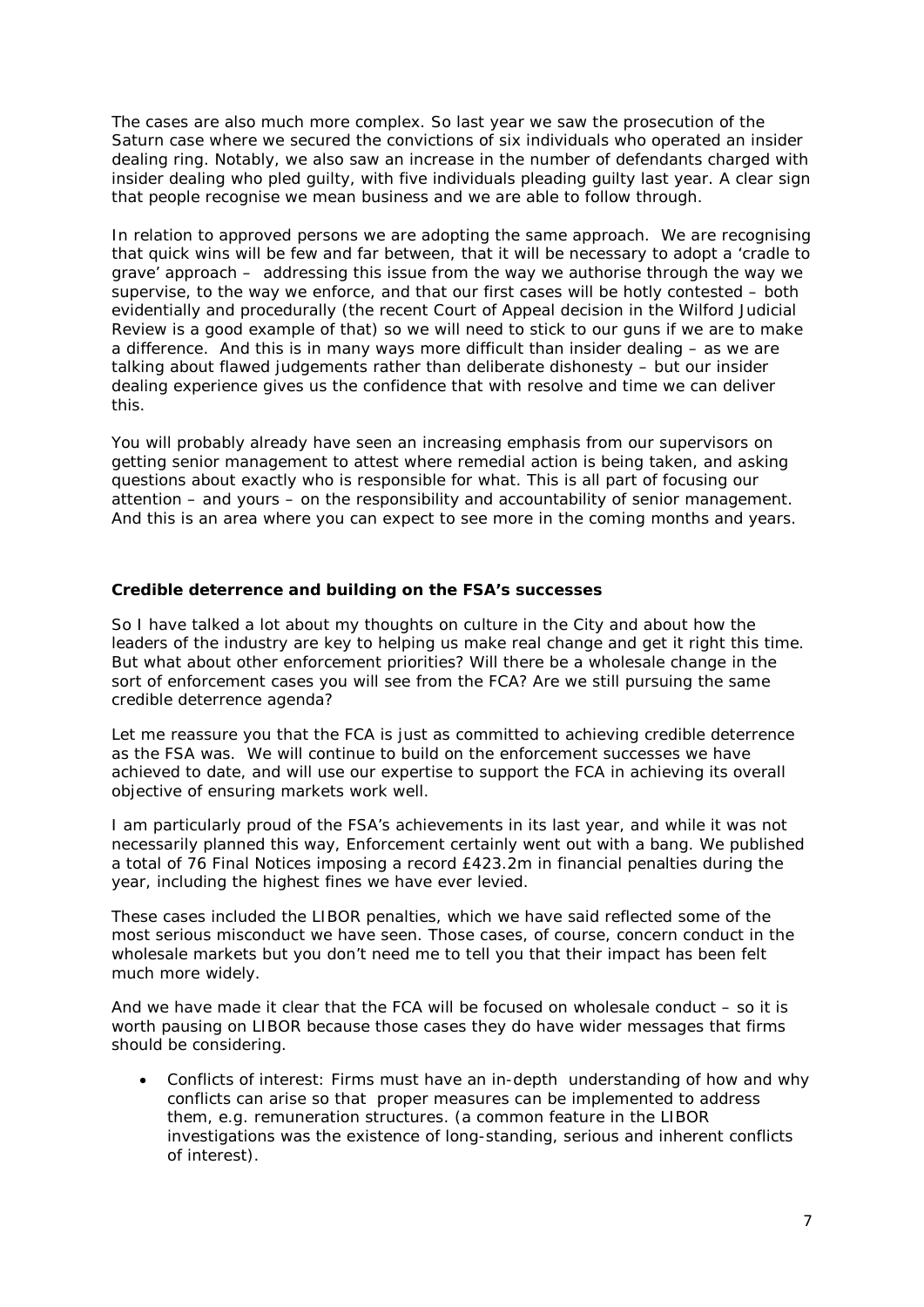- Culture: I talked about the importance of responsibility and action from the top in-depth earlier. The FSA's LIBOR investigations revealed a disturbing level of complacency and wholesale disregard for proper standards of conduct among firms with respect to their role and responsibilities in the LIBOR-setting process.
- Governance and risk management: I feel like I am stating the obvious here, but firms must ensure they have robust internal governance procedures, and proper risk assessment and monitoring in place. In the LIBOR cases, we saw many examples where firms failed to do the basics such as failing to apportion responsibility and failing to perform competent audits and reviews.

UK markets must be seen as an orderly and safe place to do business. The LIBOR fines demonstrate our commitment to ensure those operating in wholesale markets do not put their own interests above those of the markets as a whole.

# **FCA enforcement priorities**

You should expect to see a continuing focus on LIBOR next year as well as a continuation of our work on market abuse and insider dealing. We will also see further cases relating to failings in controls over financial crime and we maintain our focus on protection of client money and assets.

As well as these cases which link to our integrity objective, we will also continue to take cases to support our consumer protection objective. So a few words on this.

Our consumer protection cases will continue to focus on mis-selling. But in addition to this we will be looking, in line with the FCA approach, at the drivers of behaviour – at culture within firms, remuneration structures and so on. And we have a number of cases where these issues are live.

We will also continue to place emphasis on what happens when things go wrong – how do firms treat their customers when there are failures? Do they have adequate complaints handling procedures in place? We have already seen a number of cases on this issue this year and there are more in the pipeline.

You will also see us taking more cases concerning different product types. We have, for instance, had a particular concern about the sale of low value insurance – does it really give customers the benefits they are told it will? We took action against Card Protection Plan Limited last year and again we have more cases in the pipeline. These cases are often characterised by low individual losses but very high customer numbers.

At the other end of the spectrum we also see cases with smaller numbers of individuals affected but large losses. Two examples are UCIS and pension liberation.

### First on UCIS.

Our work in UCIS has been on-going since 2010. Since then we have issued 26 Final Notices in relation to poor UCIS practice, prohibiting 16 individuals and imposing fines of over £500,000. We found that many firms either did not understand or chose not to follow the existing rules around UCIS. They failed to understand the complicated structures and risk profiles of these products, undermining the consumer safeguards the existing rules were intended to provide. In the cases where we have taken action, the consumers involved are typically ordinary retail investors whose main source of funds for investments are their existing pension savings.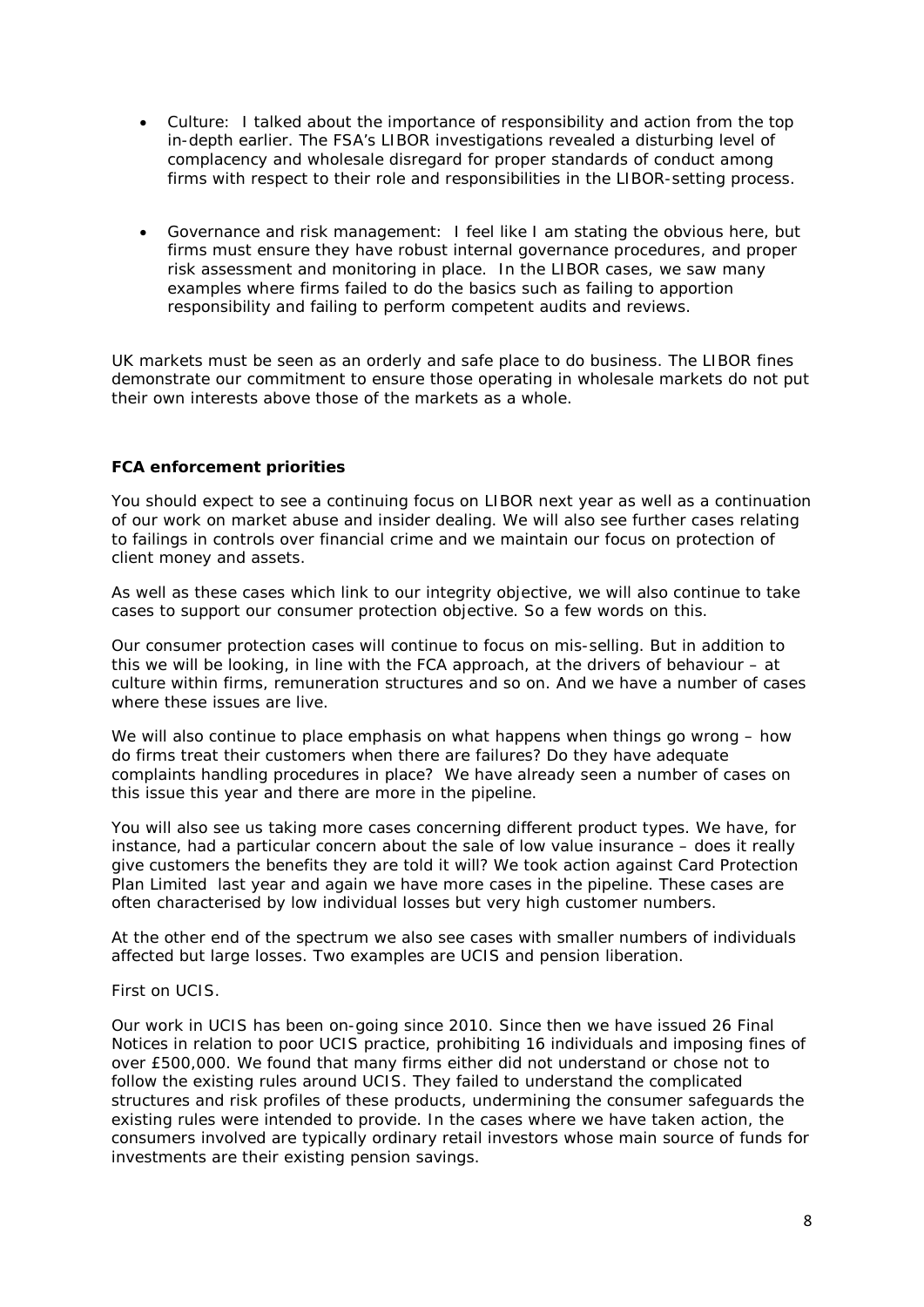We saw some very poor practice. One example was an 88 year old widow who wished to fund her lifestyle while preserving the value of her estate. Previously, she had invested in with-profit bonds, and cautious/balanced ISAs or guaranteed funds. She was advised to surrender several bonds comprising over 70% of her assets to reinvest in two UCIS that offered no capital guarantee.

But, notwithstanding these cases, our on-going supervi*s*ion of the UCIS market, which looked at individual financial advisers of all sizes as well as wealth managers, found that standards were not improving. We have therefore introduced new rules to strengthen the regime and reduce the scope for poor practice. However, recognising that the same investment strategies as are seen in UCIS often use a variety of other legal structures, our new rules create a uniform marketing restriction for a wider group of products.

Pension liberation is another worrying emerging trend.

During the last year, we've seen an in increase in the number of firms involved in this activity. What is it and why do we care?

Pension liberation schemes claim to be able to give people access to their pension funds before the age of 55. The people running the schemes target consumers in a bid to encourage them to unlock or liberate their pension funds, pre-retirement, to take equity out of an under-performing pension and invest it in a supposedly more profitable, usually unregulated, investment instead (indeed it is often a UCIS). They sometimes offer an immediate cash advance or loan to pension-holders for transferring their pension.

We have also seen examples of pension transfer activity where those selling unregulated investments are encouraging individual investors to transfer their pensions from more traditional schemes into SIPP products. Those are then be used to make investments in what are usually high risk unregulated schemes. This is often a cynical attempt by those selling the underlying investment scheme to access individual consumers' pensions savings in addition to other savings. We see this as a particularly damaging trend because it often involves the flight of pension savings from lower risk underlying investments to higher risk, unprotected schemes with uncertain investment yields.

Aside from the obvious risks involved in transferring pension funds into unregulated, highly speculative products, pension-holders who access money from their pension, either via a loan or other ways outside the normal allowed methods, run the risk of having to pay unauthorised payment charges to HMRC (up to 70% of the value of the entire pension).

We are working closely with other agencies such as The Pensions Regulator, HMRC and the police to understand more about pension liberation fraud and have contributed to a recent multi-agency initiative, led by The Pensions Regulator, aimed at publicising the risks and taking action against perpetrators. One of the key things we are doing here, again, reflecting the new FCA approach,, is looking at the whole value chain – not just those promoting unauthorised business but also at the roles of authorised advisers, pension companies and SIPP providers.

The involvement of authorised firms and individuals in a pensions transfer can cloak a scheme with an unwarranted air of legitimacy. We are therefore very concerned to ensure those advising or involved in this market really understand what they are getting into and are ensuring they give proper advice to their customers. We will be looking very carefully and very hard at their conduct.

I should, however, also note that we are heartened to see the number of reports coming into us from authorised firms that are declining to get involved in this activity and are giving us very valuable intelligence to help tackle this issue. I would like to thank those